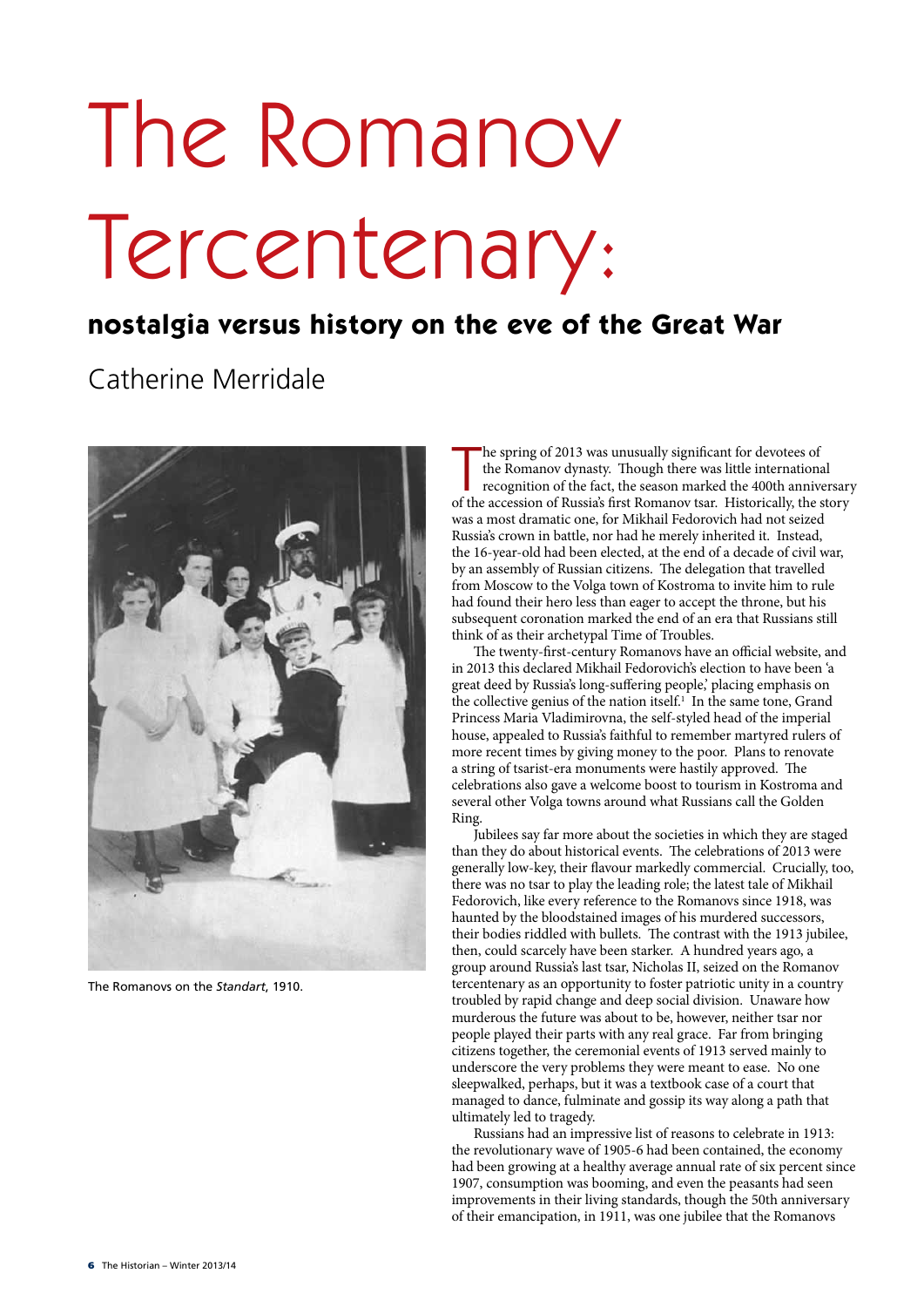

chose to overlook. A new class – industrialists, lawyers, doctors and other urban professionals – now took an active part in civic life, and Russia's first constitution, granted in 1905, suggested that the nation itself was beginning to acquire a voice. But any celebration of all this called for a basic acceptance of the desirability of change, and Nicholas II regarded progress as anathema. To this weak man, perpetually horrified by the wilfulness of ministers and the strange demands of urban crowds, the jubilee of 1913 became a chance to reassert the spirit of divinely-ordained autocratic rule. Official events that year acquired an air of disconnected fantasy as the real Russia was ignored in favour of a dream of changeless mystical union between the tsar and the most simple, the most historic, of his people.

All pageantry, of course, involves a measure of collective myth-making. Nations are not united any more than crowds speak with one voice, but for a time an illusion can be maintained if there is minimal consensus and a common goal. One problem with 1913 was that the gulf between the saint-like tsar the court tried to project and the beleagured but intransigent man himself was just too great. Whatever myth his retinue might try to propagate, the facts spoke for themselves. Russia was in turmoil; its elite was divided over constitutional reform, its workforce was alienated by successive moves towards repression, and the court itself quivered with scandal, not least about the monk and healer Rasputin. Nicholas might dream of mystical unity, and his treasury had diamonds enough to dazzle any crowd, but the jubilee left many influential sections of the population cold, and in return the tsar and his elegant consort, Empress Alexandra, repaid their audience with grudging and lacklustre shows.

Ironically, it was the very economic change that Nicholas deplored that gave the celebrations their popular flavour. The coronation of 1896 had inspired the production of limited quantities of souvenirs, but by 1913 Russia's modern factories could turn out cheap stuff by the cartload, while

twentieth-century mass-media in the shape of books, illustrated magazines, postcards and even film brought the tale of the Romanovs to new life. The jubilee was marked by the issue of the first stamps ever to bear a protrait of Russia's tsar, though there were problems with the mail when postmasters refused to deface the iconic images by franking them. Less controversially, medals were struck, bearing the twin portraits of Nicholas and Mikhail Fedorovich on one side and a double-headed eagle with '300' emblazoned above it on the other, and shops filled with cups, brooches, tablecloths and even scarves. The imperial authorities were so shocked by the commodification of it all that they felt moved to rule that the scarves at least should not be 'of a size suitable for use as handkerchiefs.'2 But the civic ebullience continued. Whole towns were emblazoned with posters, portraits, flags and banners for the events themselves, while gala streets were brightened by the copious lengths of mass-produced ribbon, in the Romanov colours of yellow and black, that were twisted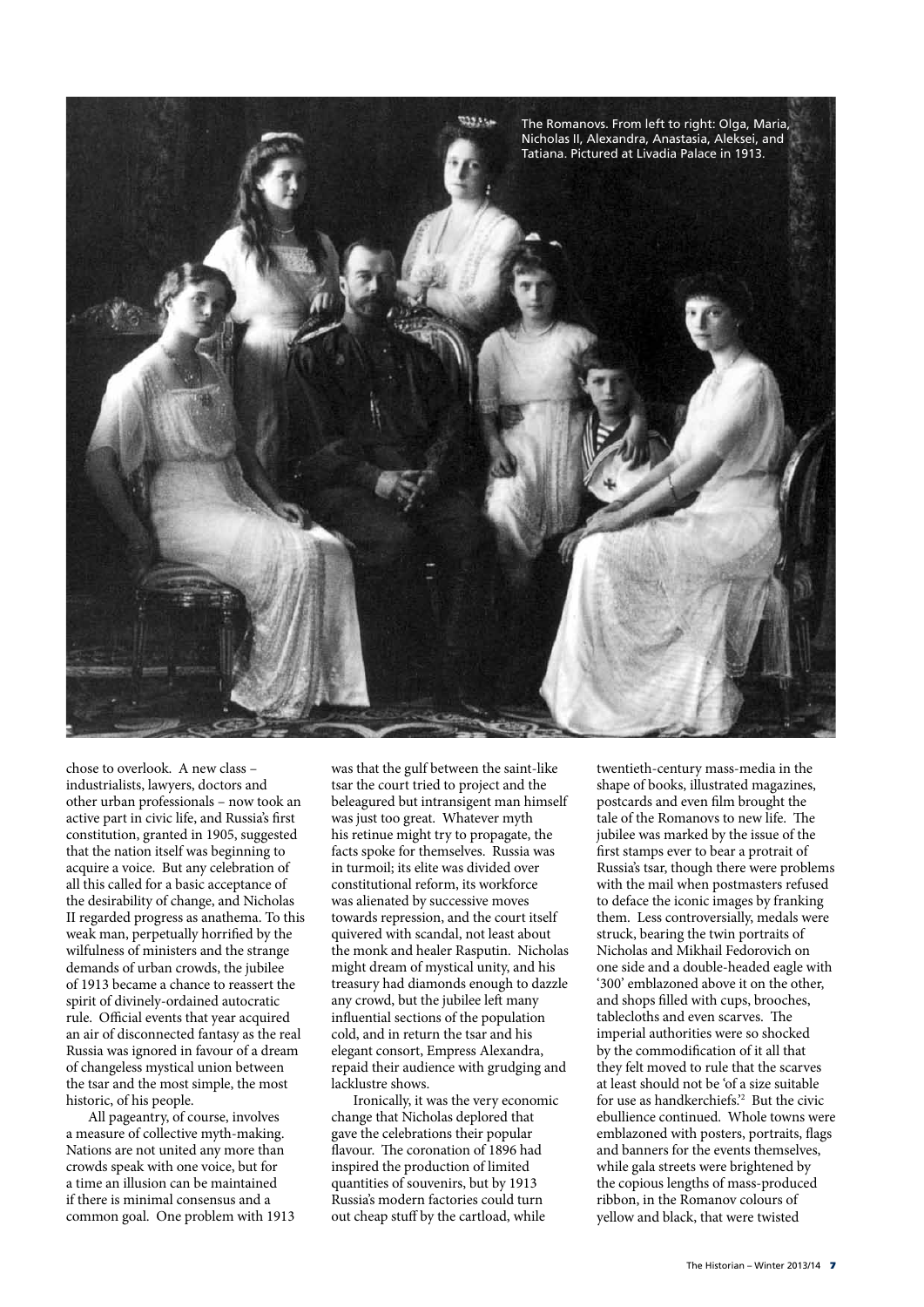A stamp of Nicholas II printed to celebrate the 300th anniversary of the Romanov royal family, c.1913.



round their new street lamps.

But this was not a people's holiday in any modern sense. The tone was set by the official biography of Nicholas II (another first) that Professor Major-General Andrei Elchaninov was graciously permitted to issue at the start of the celebrations in February 1913. Here Nicholas appeared as a pious, hardworking paragon, a saint in a succession of flawless military uniforms. He was not a politician, certainly, for his task was way above mere compromise and as autocrat he was subject to neither Duma nor nation. Briskly marching past the memories of 1905 – military defeat at the hands of the Japanese, violence and mass protest on the streets, concessions wrested like drops of heart's blood from the government – Elchaninov focused on the tsar as father to good Russian people of all kinds. 'Through all its misfortunes and trials the august pilot has steered the Russian ship of state back to calm and clear waters,' he explained. Readers saw how much Nicholas valued peasants, frequently entering their huts 'to see how they live and partake of their milk and black bread.' And though the real tsar was known to hate the universities and fear their radical ideas, Elchaninov's imaginary one 'considered himself the Father of all those who are commencing their studies.' It was all part of the 'high service' this superman performed, the burden he accepted at his coronation, a duty to Russia's destiny for which he would answer only to God.<sup>3</sup>

A good deal of this stuff might have raised eyebrows at court, but worse was to come. In tones that call to mind. Vladimir Putin's much more recent exploits, Elchaninov's book praised every aspect of the tsar's manhood, including his physical strength and endurance, his marksmanship and even his ability to swim under water. Lest his readers fear

for the succession, the Professor also added a long section on the Tsarevich, Aleksei. Here they learned how much the boy enjoyed clean-living manly sports: 'In summer, bicycling, bathing and rowing; varied by walks and picking mushrooms and berries; in winter, tobogganing, snowballing, making snow-men and snow-castles.'4 A section of the book that mentioned the prayers the imperial family had recently offered for the heir's recovery from illness was censored at Nicholas' request, so readers could glean no hint of the lad's poor state of health. But the spectacle of Aleksei's evident frailty during public engagements in the jubilee year would soon have everyone talking.

The committee that organised the celebrations themselves, headed by the former Minister of the Interior, Alexander Bulygin, chose to mark the election rather than the coronation of Mikhail Fedorovich Romanov, which meant staging a series of events in the freezing, wet and perpetually gloomy setting of St Petersburg in late February. A Te Deum service in the Kazan Cathedral was intended as the centrepiece of the first day, but though a public holiday had been declared the people who had gathered on the boulevards were unenthusiastic. 'There was nothing in the feeling of the crowd but shallow curiosity' was how the Prime Minister, Vladimir Kokovtsov, later remembered it, and in return the royal party appeared icily reserved.<sup>5</sup> For Mikhail Rodzianko, a leading member of the court administration at the time, the most notable part of the proceedings was an altercation with Rasputin, who had assumed, mistakenly, that he might have a front-row seat.

The balls and soirées were no more lively than that half-hearted Te Deum. Indeed, the gala performance of Glinka's

opera, *A Life for the Tsar*, which told the story of Ivan Susanin, a peasant who saved Mikhail Romanov's life during the Troubles at the cost of his own, provided further opportunities for the royal family to give offence. The Mariinsky theatre was at its flawless best, and the management had made spectacular efforts with the production, which featured Feodor Chaliapin (on loan from Moscow) and the dancers Mathilde Kshesinskaya and Anna Pavlova. But the Empress Alexandra sat stony-faced through the first act and then left early, as if ill. The following night, at the ball the court had organised for the imperial couple, she fainted after putting in a brief, unsmiling appearance. Whatever the reason, St Petersburg experienced the coldness as a snub from a foreign woman who had not exactly hidden her scorn for the place she regarded as 'a rotten town, not an atom Russian.'6 But Nicholas was hardly more vivacious at this jubilee, and everyone remarked that the tsar and his consort seemed preoccupied, remote and almost listless through the entire week.

The second round of celebrations, in May, was certainly an improvement on February's chilly scene. This time, the entire royal family took part in a journey that was meant to trace Mikhail Romanov's route from Kostroma to the Kremlin. It was an opportunity for Alexandra to tour the Russian countryside she yearned to see, and a chance for Nicholas to make contact with some of the simple souls that he viewed as his truest subjects. Unlike the seventeenth-century hero they were celebrating, however, these Romanovs travelled in style, taking the imperial train from St Petersburg to Vladimir and Nizhnyi-Novgorod before boarding the luxurious steamboat *Mezhen* for a four-day cruise along the Volga. Three other steamboats made up the flotilla, including one that was equipped with enough crystal, silverware and china to throw a full-scale banquet for a 100 guests.

This time, at last, there were adoring crowds. Indeed, the riverbank was lined with them, and it seemed that anyone with access to a raft or small boat had packed it with neighbours and taken to the water. Grand Duchess Olga, the eldest of the Romanov daughters, would recall later that in Nizhnyi-Novgorod she noticed workmen falling to the ground to kiss her father's shadow. She saw no irony in the fact that the building the city had asked him to open in honour of the occasion was a new branch of the state bank. Alexandra used the tour to make a pilgrimage to some of Russia's most historic monasteries,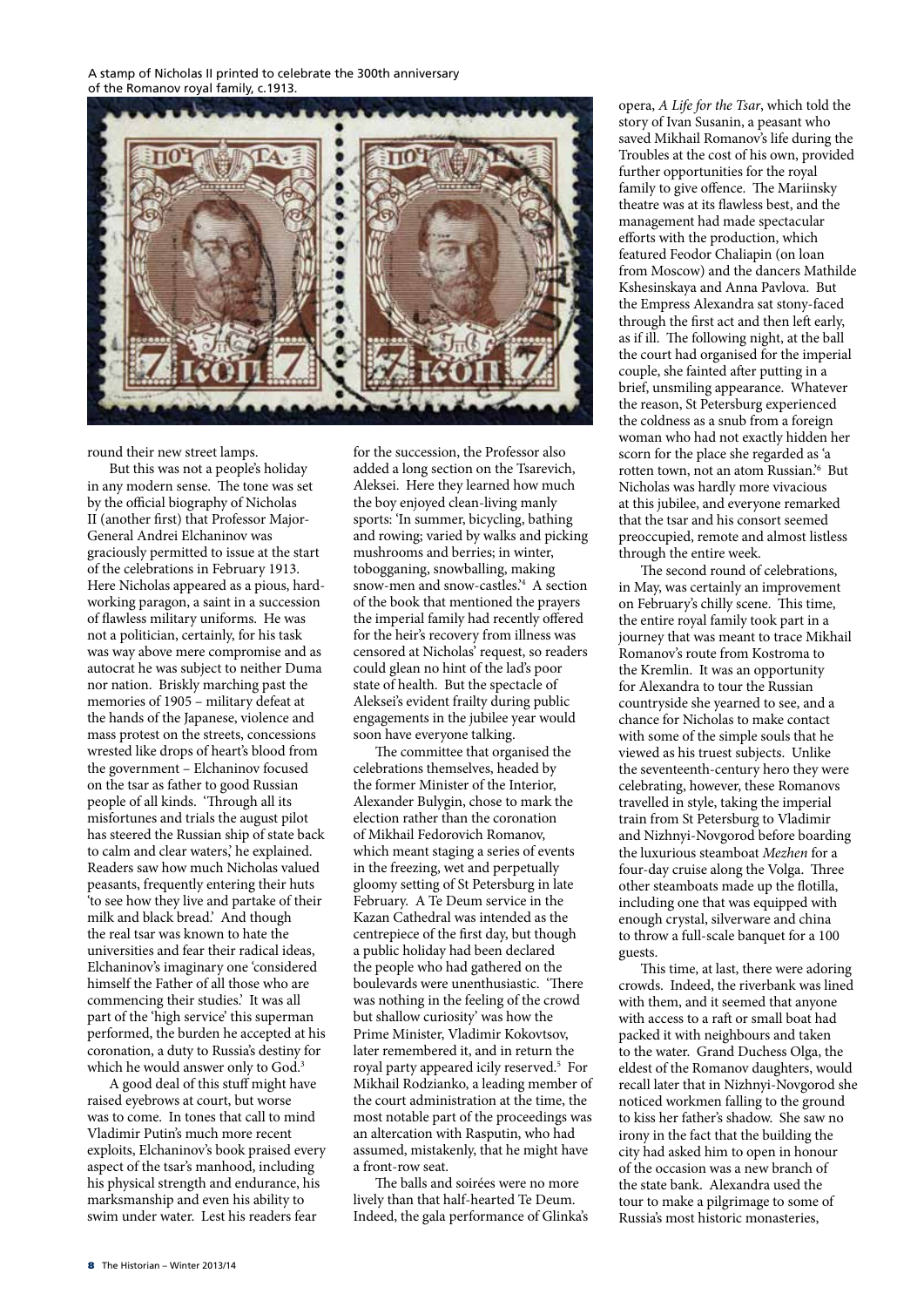A celebration of the 300th anniversary of the Romanov royal family in Nizhny-Novgorod, Russia, 1913.



Cortège of Emperor Nicholas II at the Triumphal Arch in Moscow, 1913.



though several town authorities intruded on her contemplation by asking her to open their commemorative hospitals. She did this with cautious reserve, but mercifully overlooked the looming factories nearby, the evidence of change that marred the pristine world of peasant fields. The dream of timelessness was finally within her reach; it was delightful to wake, aboard that voluptuous boat, and view the Volga in the limpid light of summer dawns. Even the big events held reassurance, joining so many hands in prayer and voices in pure gasps of joy. In Kostroma the crowd sank to its knees when the strains of the tsarist anthem began to play, and everywhere there were those simple peasants in traditional dress, the women bearing salt and giant loaves of gleaming bread, an illusion of holy truth that seemed as changeless as an icon.

The last call on the tour that spring was the historic capital, Moscow. This time, the royal party arrived by train, stepping from their carriage at the Alexander station to the strains of a military orchestra. They made their journey to the Kremlin, citadel of the first Romanov tsars, by the original horse-power, with Alexandra in a state carriage and Nicholas riding at the head of a procession. Before them lay a religious ceremony in the Cathedral of the Archangel Michael, tomb of Russia's pre-Petrine rulers, and then more celebrations in the Grand Kremlin Palace. The setting was as urban as St Petersburg, but the Kremlin was a favourite with Nicholas and Alexandra. As Nicholas had written to his mother in 1900 after celebrating Easter there, he and Alexandra had 'spent the best part of a day' visiting the Kremlin's holy places and 'deciding which church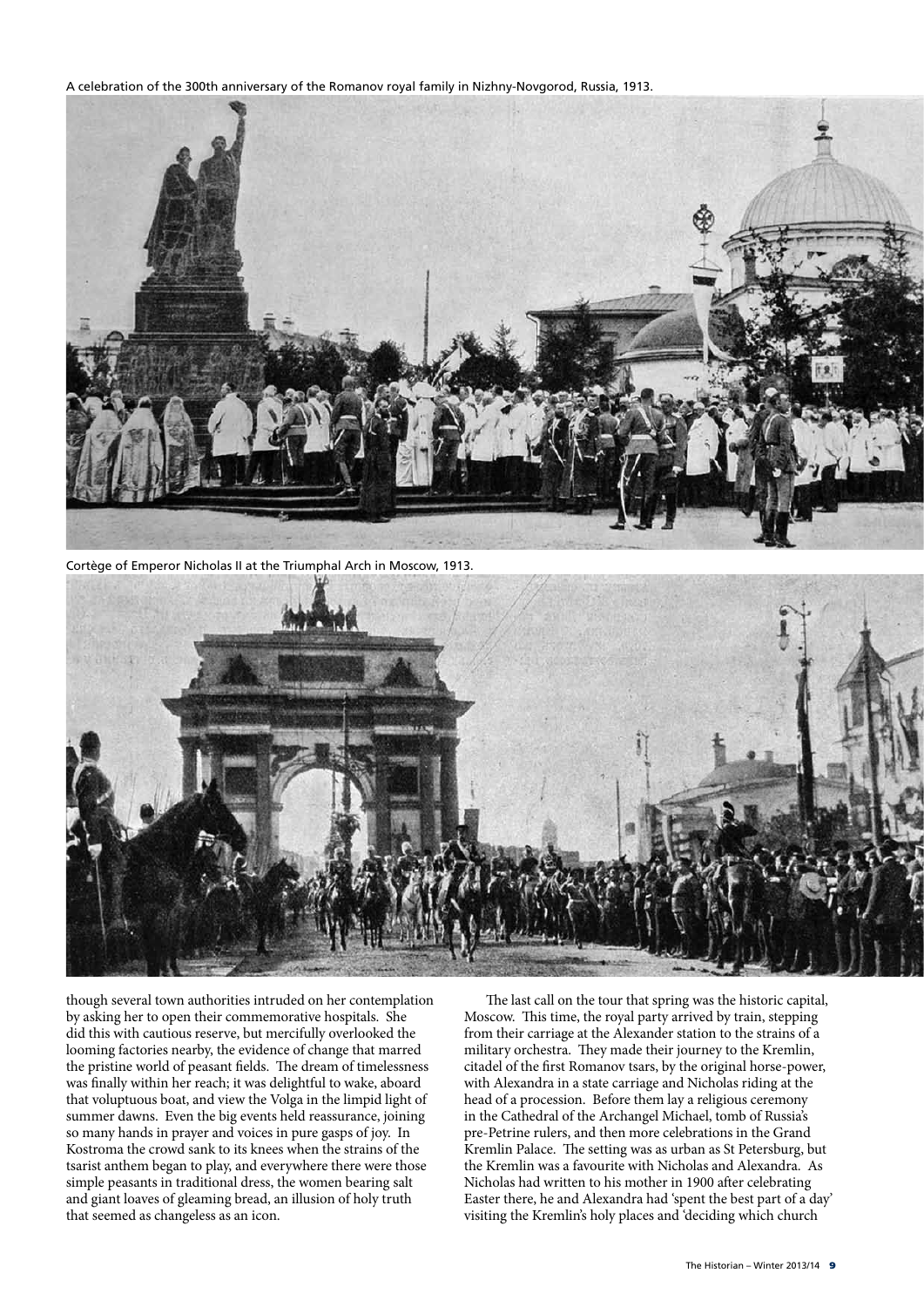A celebration of the 300th anniversary of the Romanov royal family in Kostroma, Russia, 1913.



we shall attend for Morning Service or Mass or Evensong … We also read a good deal of history about the "Times of Moscow" [i.e. Time of Troubles].' 'I never knew I was able to reach such heights of religious ecstasy,' he added. 'I am so calm and happy now.'7

Religious ecstasy was on his Moscow menu in 1913 as well, but so, at the official banquet that the city's nobles put on, were celery consommé with assorted pastries, crab mousse with burbot and Oxford sauce, chicken, grouse and quail, Romaine lettuce with oranges and a dessert of hazelnut parfait.<sup>8</sup> While Nicholas toyed with some of that, the Kremlin shone with lights thanks to the discreet electricity generating-station that had been installed there 20 years before. But history took centre stage. A special exhibition had been mounted in the Armoury Museum, featuring 147 rare pre-Petrine icons as well as valuable documents from the early Romanov age. Not to be outdone, the nearby House of the Romanov Tsars put Mikhail Fedorovich's cradle on show, as well as his exquisite chess set. In the midst of its commercial boom, Moscow as a whole seemed ready to enjoy an interval of nostalgia.9

Ecstatic moments apart, however, even this portion of the jubilee was marred by tension and misunderstanding. In Kostroma, the problem was a speech by the Provincial Marshal of Nobility which provocatively mentioned the Duma. Nicholas was so enraged that in place of gracious thanks he could only mutter 'Are you finished?' Representative government, after all, was something he had abjured in 1904 'because I consider it harmful to the people whom God has entrusted to me,'10 and he resented any reminder of what had followed less than a year later. He also feared the effects of gossip about his wife and son. The crowds must all have noted that the tsarevich could barely stand. For much of the time, indeed, the boy was carried by a serviceman. But no one was allowed to offer sympathy, still less to ask about the cause. Nicholas' pride, and perhaps also his wife's shame (for she now knew that she had passed the haemophilia to their son), created yet another barrier between his world and Russia's modern, machine-age reality.

History was his watchword, then, but the poignant truth was that Nicholas also managed to ignore the message of his royal ancestor's accession. By 1913 there were plenty of historians who might have put him straight. The previous year, as part of the build-up to the jubilee, the most prominent of them, Sergei Platonov, had published an essay about Mikhail Fedorovich.<sup>11</sup> Platonov was no firebrand, and he did not suggest that the fact of Mikhail's election had limited his power as tsar. The accession was treated as a sacred act, 'blessed by God', and the role of the people came across as the collective manifestation of nationhood rather than a democratic, lightly revocable choice. But act the people certainly had, and their right to some form of expression within the Russian state was integral to the Romanov tale. The moral was a simple one. If the people could make one tsar in a bid to save their land, they could also save it, in a different age, by unmaking another one.

Whether the protesters of Petrograd remembered that or not in 1917, Nicholas had barely five more years to live. Within a decade, the Bolsheviks had also destroyed many newly-built 1913 memorials. In Kostroma, an elaborate tercentenary chapel-monument was eventually modified into a plinth for the local Lenin statue. In Moscow, an obelisk near the Kremlin turned into a memorial to Marxist thought. Many of the rest were simply razed. Among the few survivors was a metal railway-bridge, a miracle of twentieth-century engineering, that spanned the mighty Volga at Yaroslavl. A harbinger of change when it was opened in 1913, this structure could have prompted Nicholas to ponder the future. His political programme, however, was little more than indulgent nostalgia. Professor Elchaninov had spelled it out. 'The tsar in all matters loved tendencies and ideas of a purely Russian character,' he had written, 'and likes matters to be directed in accordance with the traditions of our glorious past.<sup>12</sup> Nicholas turned his back on steam and steel. But his tragedy was that he also failed to think about the past, preferring the comfort of fables. It was escapism, not history, that brought the final curtain down on the Romanovs, and with them went the dream of Holy Russia and its timeless peasant world.